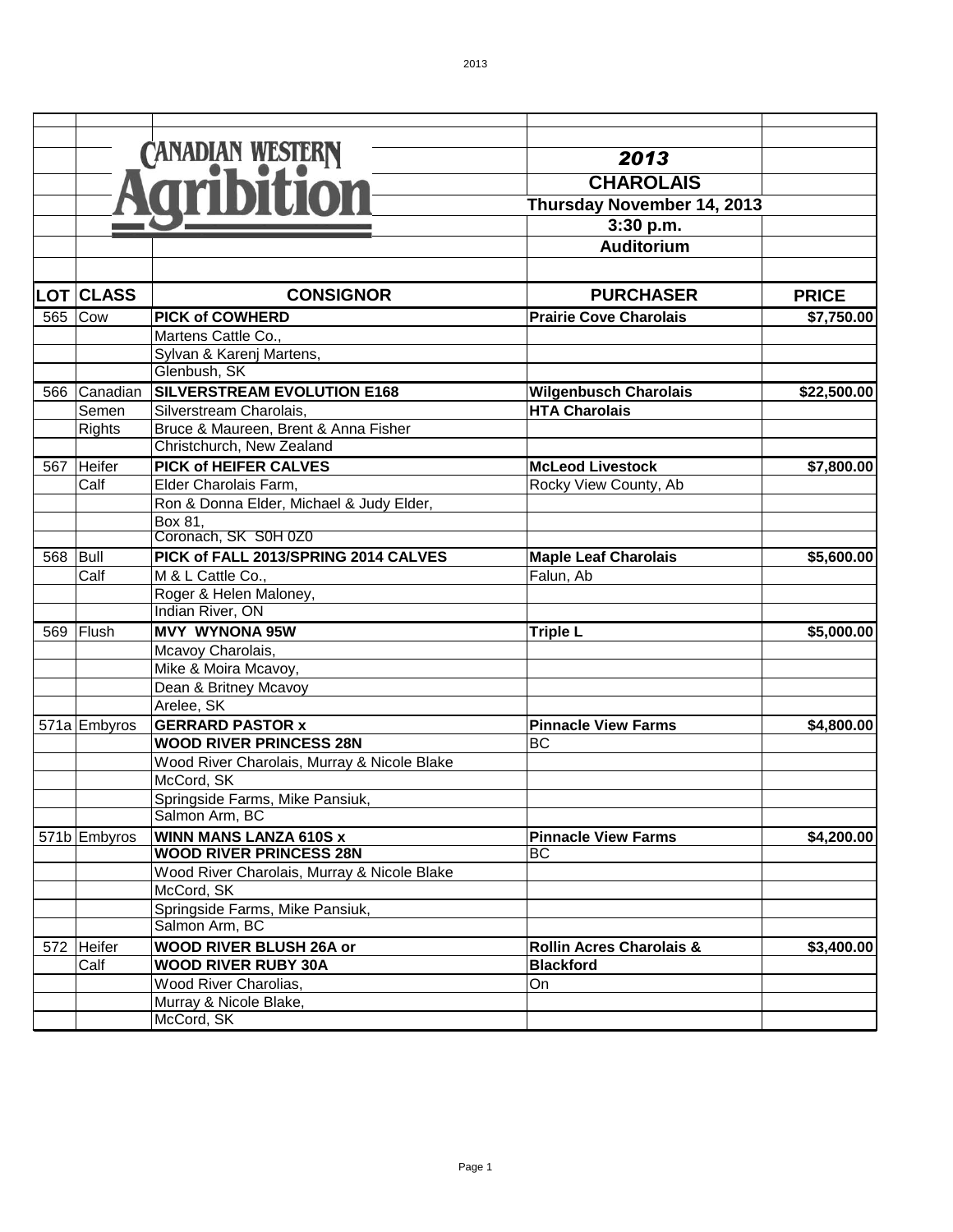|     | 575 Heifer  | <b>SWAN LAKE HARMONY 36A</b>                     | <b>DRD Charolais</b>         | \$7,100.00 |
|-----|-------------|--------------------------------------------------|------------------------------|------------|
|     | Calf        | Swan Lake Ltd,                                   | Sintaluta, Sk                |            |
|     | Polled      | Greg Goudy,                                      |                              |            |
|     |             | Stoughton, SK                                    |                              |            |
|     |             | John & Brenda Wilgenbusch,                       |                              |            |
|     |             | Wilgenbusch Charolais, Halbrite, SK              |                              |            |
|     | 576 Heifer  | <b>JWX SUMMER JAM 1060A</b>                      | <b>Mutrie Farms</b>          | \$4,000.00 |
|     | Calf        | Wilgenbusch Charolais,                           | <b>Box 57</b>                |            |
|     | Polled      | John & Brenda Wilgenbusch,                       | Glenavon, Sk                 |            |
|     |             | Craig & Tricia Wilgenbusch,                      | <b>S0G 1Y0</b>               |            |
|     |             | Halbrite, SK                                     |                              |            |
|     | 577 Heifer  | <b>LAE AMETHYST 335A</b>                         | <b>Snelgrove Farms Ltd</b>   | \$6,000.00 |
|     | Calf        | Horseshoe E Charolais,                           | Box 3324                     |            |
|     | Polled      | Layne & Paula Evans,                             | Vermilion, Ab                |            |
|     |             | Kenaston, Sk.                                    | T9X 2B3                      |            |
|     | 578 Heifer  | <b>STEPPLER MS 14A</b>                           | <b>Clipper Cattle Co</b>     | \$5,200.00 |
|     | Calf        | Steppler Farms,                                  | <b>Box 238</b>               |            |
|     | Polled      | Dan & Pat Steppler,                              | Fillmore, Sk                 |            |
|     |             | Andre & Katie Steppler,                          | <b>S0G 1N0</b>               |            |
|     |             | Miami, MB                                        |                              |            |
|     | 579 Heifer  | <b>MCTAVISH ELEMENT 70A</b>                      | <b>LXL Charolais</b>         | \$5,500.00 |
|     | Calf        | McTavish Charolais,                              | <b>NB</b>                    |            |
|     | Polled      | Brian & Betty McTavish, Jared & Heather McTavish |                              |            |
|     |             | Moosomin, SK                                     |                              |            |
|     | 580 Heifer  | <b>G. BROS SCARLET 378A</b>                      | <b>Philips Charolais</b>     | \$3,500.00 |
|     | Calf        | Gilliland Bros. Charolais,                       | <b>Box 357</b>               |            |
|     | Polled      | Ron & Jackie Gilliland,                          | Estevan, Sk                  |            |
|     | Red         | Greg & Dayna Gilliland,                          | <b>S4A 2A4</b>               |            |
|     |             | Carievale, SK                                    |                              |            |
| 581 | Heifer      | <b>HC WILD ROSE 346A</b>                         | <b>Don More Farms</b>        | \$3,400.00 |
|     | Calf        | Hunter Charolais,                                | James & Alysen Winder        |            |
|     | Polled      | Doug & Marianne, Jimmy, Michael Hunter,          | <b>Box 178</b>               |            |
|     |             | Roblin, MB                                       | Neudorf, Sk S0A 2T0          |            |
| 583 | Cow         | <b>HICKS RAINING BULLETS 2Y</b>                  | D & G Charolais              | \$4,000.00 |
|     | <b>Bred</b> | Hicks Charolis,                                  | 1835 Telephone Rd            |            |
|     | Polled      | <b>Bryan Hicks</b>                               | Colborne, On                 |            |
|     |             | Arthur, ON                                       | <b>K0K1S0</b>                |            |
|     | 584 Bred    | PLEASANTDAWN LADY 930Z                           | <b>Viske Family Farm</b>     | \$5,000.00 |
|     | Heifer      | Pleasant Dawn Charolais                          | AB                           |            |
|     | Polled      | Tully & Arlene Hatch,                            |                              |            |
|     |             | Trent & Ashley Hatch,                            |                              |            |
|     |             | Oak Lake, MB                                     |                              |            |
|     | 585 Bred    | <b>JWX ZELENE 930Z</b>                           | <b>Philips Charolais</b>     | \$5,000.00 |
|     | Heifer      | Wilgenbusch Charolais,                           | <b>Box 357</b>               |            |
|     | Polled      | John & Brenda Wilgenbusch,                       | Estevan, Sk                  |            |
|     |             | Craig & Tricia Wilgenbusch,                      | <b>S4A 2A4</b>               |            |
|     |             | Halbrite, SK                                     |                              |            |
|     | 586 Bred    | SWR ZEVA 6Z                                      | <b>Horseshoe E Charolais</b> | \$4,250.00 |
|     | Heifer      | Mutrie Farms,                                    | Kenaston, Sk                 |            |
|     | Polled      | Richard & Helen Sydorko,                         |                              |            |
|     |             | Wade Sydorko,                                    |                              |            |
|     |             | Glenavon, SK                                     |                              |            |
|     |             |                                                  |                              |            |